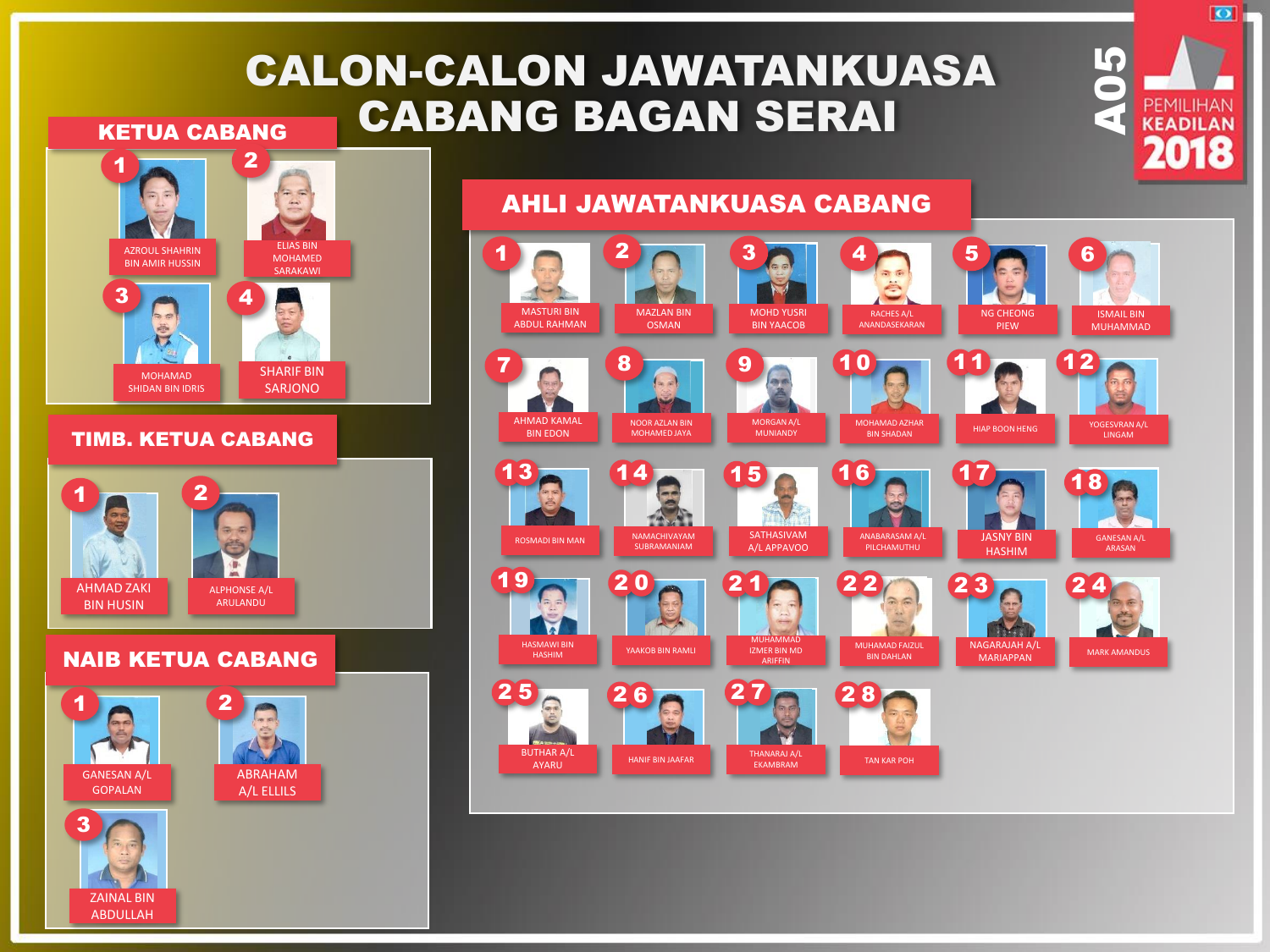## CALON-CALON JAWATANKUASA AMK CABANG BAGAN SERAI

## KETUA AMK CABANG





#### NAIB KETUA AMK CABANG





 $\overline{\bullet}$